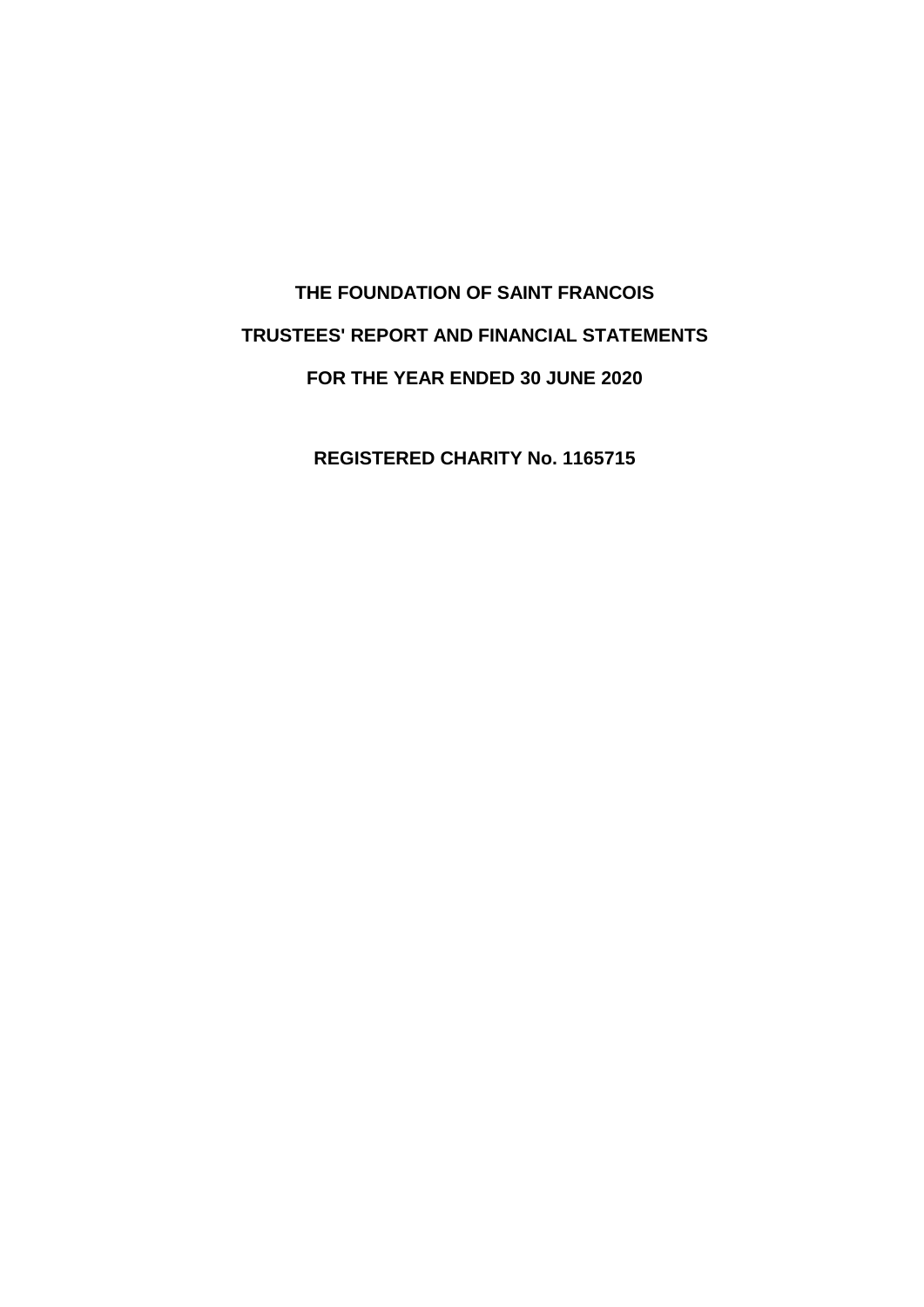# **TRUSTEES' REPORT AND FINANCIAL STATEMENTS**

# **FOR THE YEAR ENDED 30 JUNE 2020**

# **CONTENTS**

|                                    | Page     |
|------------------------------------|----------|
| REPORT OF THE TRUSTEES             | $1 - 3$  |
| REPORT OF THE INDEPENDENT EXAMINER | 4        |
| STATEMENT OF FINANCIAL ACTIVITIES  | 5        |
| <b>BALANCE SHEET</b>               | 6        |
| NOTES TO THE FINANCIAL STATEMENTS  | $7 - 10$ |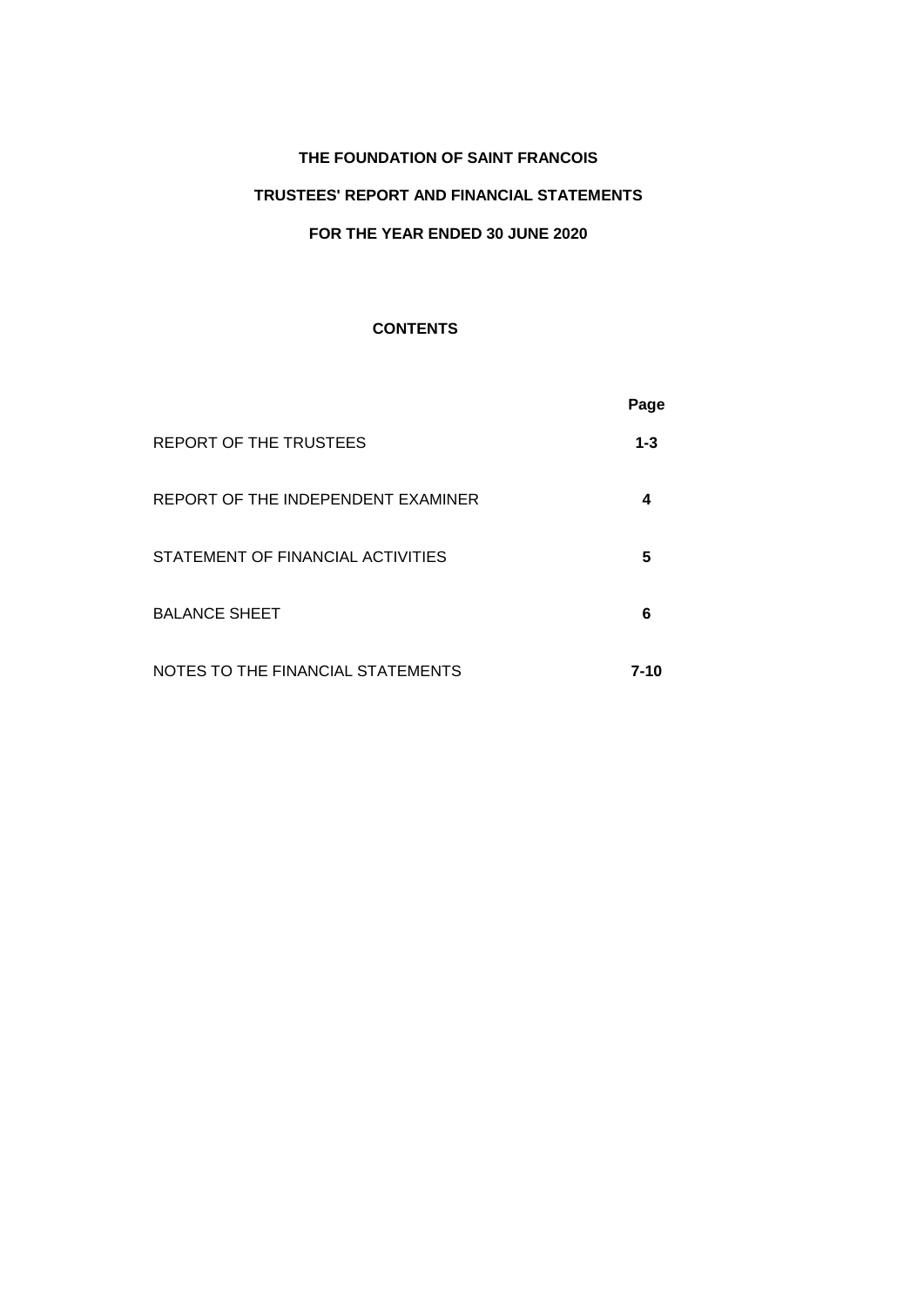# **REPORT OF THE TRUSTEES FOR THE YEAR ENDED 30 JUNE 2020**

The Trustees are pleased to present their annual trustees' report together with the financial statements of the charity for the year ended 30 June 2020.

### **Reference and Administration Details**

Full name: The Foundation of Saint Francois (The Charity)

Registered Charity number: 1165715

Principal address: BDB Pitmans LLP One Bartholomew Close London EC1A 7BL

Trustees:

Mr X J de la Rochefoucauld (Chairman) Mr S P Weil Mr S de la Rochefoucauld Mr A C C de la Rochefoucauld

Officer: Mrs H D'Monte (secretary to the trustees)

Solicitors: BDB Pitmans LLP, one Bartholomew Close, London, EC1A 7BL

Independent Examiner: Julia Strike TEP BDB Pitmans LLP One Bartholomew Close London EC1A 7BL

### **Structure Governance and Management**

#### **Governing document**

Deed dated 4 December 2014 (the Deed) established the Charity. New Trustees are appointed by resolution of the Trustees completed in accordance with clause 8.1.1 of the Deed, or by deed. There should always be a minimum of 3 Trustees. Induction and Training for New Trustees is provided when relevant. It would be the responsibility of the senior trustee to explain the new Trustees responsibilities and duties, whilst providing copies of the Charity instrument, past accounts and guidance booklets provided by the Charity Commission. No special skills are required as the Charity does not provide a service.

#### **Objectives and Activities**

The Charity was established as a charity in 2014 and was registered with the Charity Commission on 23 February 2016, with the specific charitable object of the advancement of the Roman Catholic faith throughout the world and has applied the Charity Fund and the income derived from it accordingly.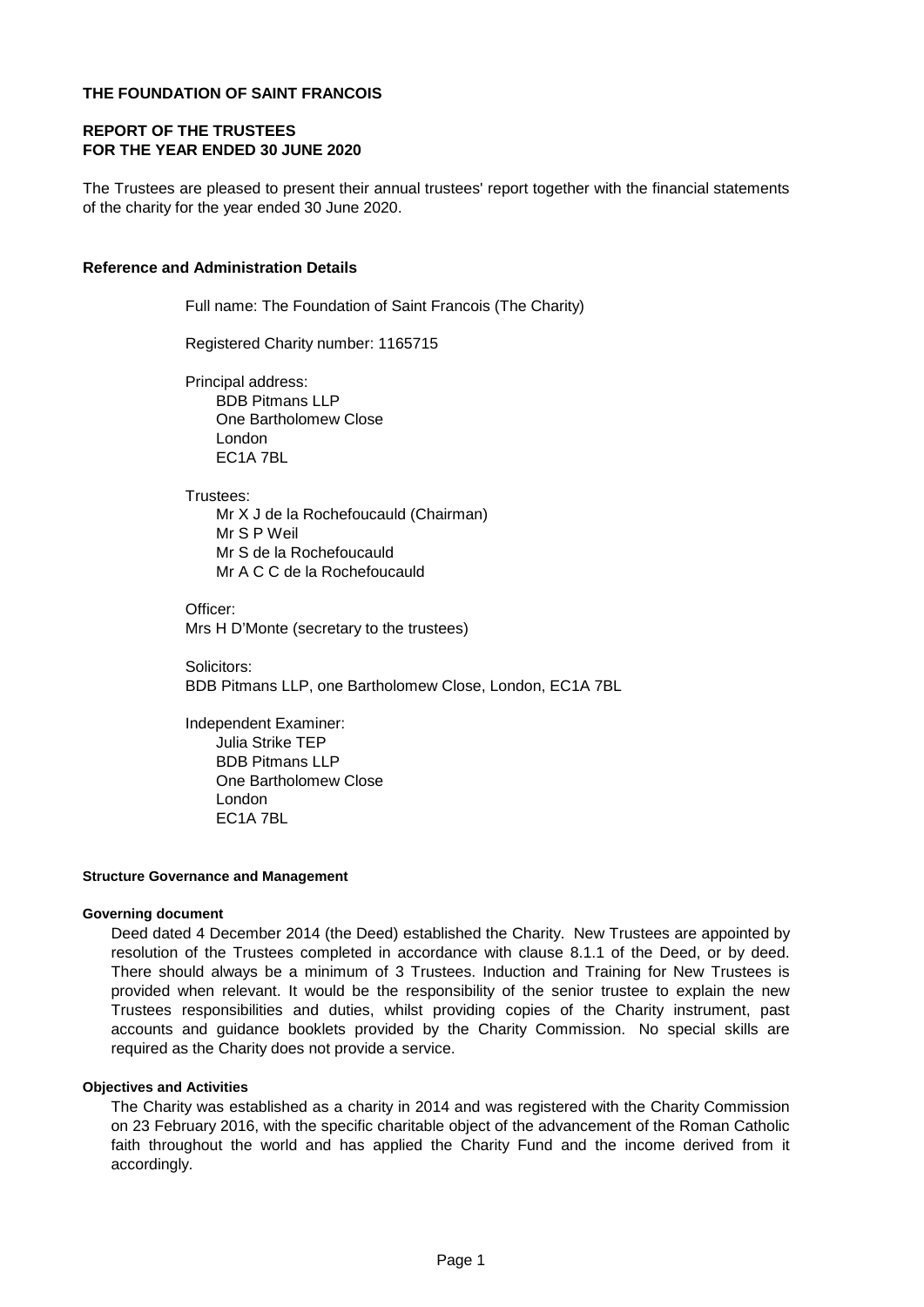# **REPORT OF THE TRUSTEES FOR THE YEAR ENDED 30 JUNE 2020**

### **Objectives and Activities (continued)**

In general terms the Trustees consider the position at their regular meetings and donations are made as they deem appropriate.

The Trustees received grant income from a US Foundation, The Foundation of St Benedict (the US Foundation) during the period ended 30 June 2020. The funds received from the US Foundation are held under the terms of various Expenditure Responsibility Grant Agreements (the Agreements). The Trustees have created a contingency fund containing the donation from the US Foundation so that they can report to the US Foundation as and when the funds are utilised as per the terms of the Agreements.

### **Grant Making Policy**

The trustees made grants to promote the Catholic faith and support the Benedictine Order.

Full details of grants made during the year are given in Note 4 to the accounts.

### **Risk Management**

The Trustees have considered the main areas of risk and are of the opinion that the Charity has the resources and systems that, under normal conditions, will allow these risks to be mitigated to an acceptable level in its day-to-day operations. In particular, the Trustees do not enter into commitments in excess of their available cash resources and as a result they operate in a very low risk environment. Any drop in income received will be matched by an appropriate reduction in expenditure.

### **Financial Review and Reserves Policy**

The Trustees do not seek to raise money from the general public since funding is obtained from private donations. The Trustees have appointed Rathbones to advise them on their investments and have agreed an investment policy. The Charity Deed confers on the Trustees very wide powers of investment.

One donation was received in the period totalling £81,517.02 (2019: one grant - £204,878), as detailed in note 2 of these accounts. It was received in the Unrestricted and Expendable Endowment. The donations received are from the Foundation of St Benedict and are subject to the wide terms of the Expenditure responsibility grant agreements (ERGA).

Charitable grants were made in the year of £10,000 (2019: £69,395.00). Expenditure relating to the management and administration of the Charity amounted to £6,707.36 (2019: £5,580).

The Trustees are formalising their grant giving and considering a number of ways to support their aims. They would normally aim to spend the income arising in any one year.

### **Going Concern**

The Trustees have prepared the financial statements on a going concern basis. However, before reaching their decision to do so, careful consideration has been given to the possible implications of COVID-19.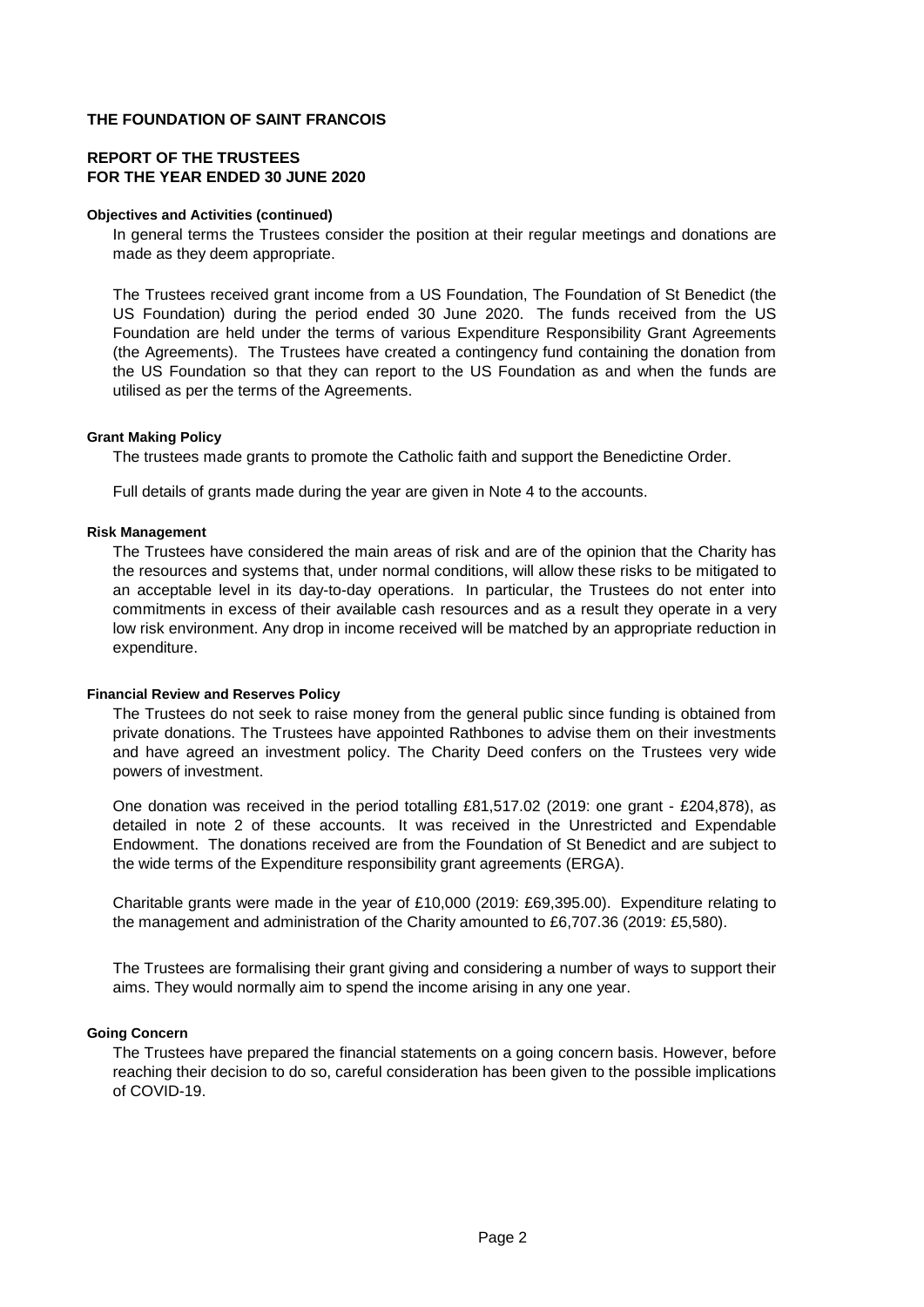## **REPORT OF THE TRUSTEES FOR THE YEAR ENDED 30 JUNE 2020**

### **Public Benefit**

The Trustees have referred to the guidance contained in the Charity Commission's general guidance on public benefit, and in particular the guidance on charities for the advancement of religion, when reviewing the Charity's aims and objectives and in planning future activities and deciding on the grants for the year. The Objectives and Activities section of the report provide a brief summary of activities undertaken.

### **Responsibilities of the Trustees**

Law applicable to charities in England & Wales requires the Trustees to prepare financial statements for each financial year which give a true and fair view of the charity's financial activities during the year and of its financial position at the end of the year. In preparing financial statements giving a true and fair view, the Trustees should follow best practice and:

- select suitable accounting policies and then apply them consistently;
- make judgements and estimates that are reasonable and prudent;
- state whether applicable accounting standards and statements of recommended practice have been followed, subject to any departures disclosed and explained in the financial statements and;
- prepare the financial statements on the going concern basis unless it is inappropriate to presume that the charity will continue in operation.

The Trustees are responsible for keeping accounting records which disclose with reasonable accuracy the financial position of the charity and which enable them to ensure that the financial statements comply with applicable law and regulations. They are also responsible for safeguarding the assets of the charity and hence for taking reasonable steps for the prevention and detection of fraud and other irregularities.

**Signed on behalf of the trustees:** *Crwith Wev* 

**Date:** 18/11/2020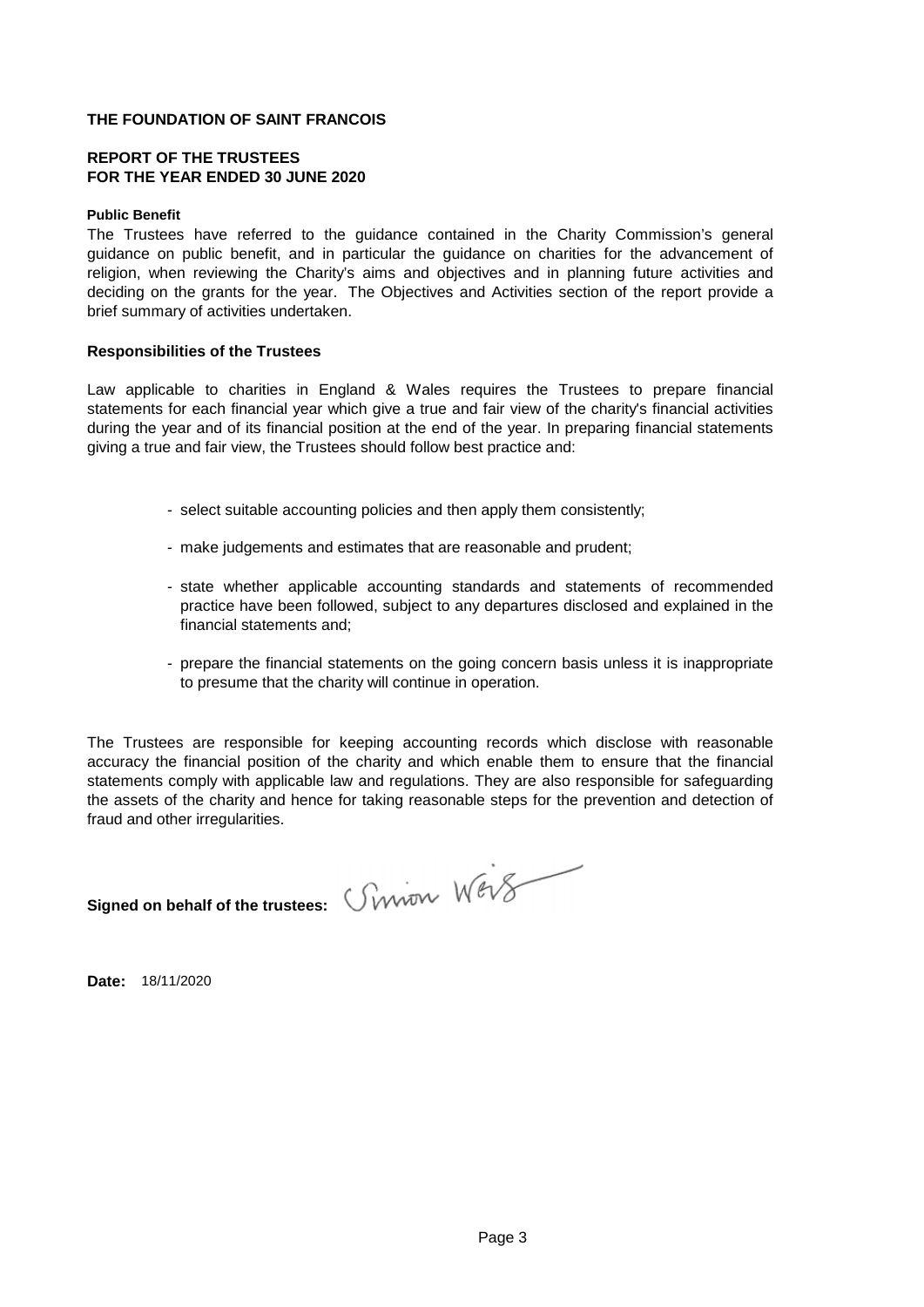## **REPORT OF THE INDEPENDENT EXAMINER TO THE TRUSTEES IN RESPECT OF THE FINANCIAL STATEMENTS FOR THE YEAR ENDED 30 JUNE 2020**

I report to the trustees on my examination of the accounts of the Foundation of Saint Francois for the year ended 30 June 2020 which are set out on pages 5 to 10.

## **Responsibilities and basis of report**

As the charity trustees of the Trust you are responsible for the preparation of the accounts in accordance with the requirements of the Charities Act 2011 ('the Act').

I report in respect of my examination of the Trust's accounts carried out under section 145 of the 2011 Act and in carrying out my examination I have followed all the applicable Directions given by the Charity Commission under section 145 (5) (b) of the Act.

### **Independent examiner's statement**

I have completed my examination. I confirm that no material matters have come to my attention in connection with the examination giving me cause to believe that in any material respect:

- 1. accounting records were not kept in respect of the Trust as required by section 130 of the
- 2. the accounts do not accord with those records; or
- 3. the accounts do not comply with the applicable requirements concerning the form and content of the accounts set out in the Charities (Accounts and Reports) Regulations 2008 other than any requirement that the accounts give a 'true and fair' view which is not a matter considered as part of an independent examination.

I have no concerns and have come across no other matters in connection with the examination to which attention should be drawn in this report in order to enable a proper understanding of the accounts to be reached.

Julia Strike TEP BDB Pitmans LLP One Bartholomew Close London EC1A 7BL

Date: 18/11/2020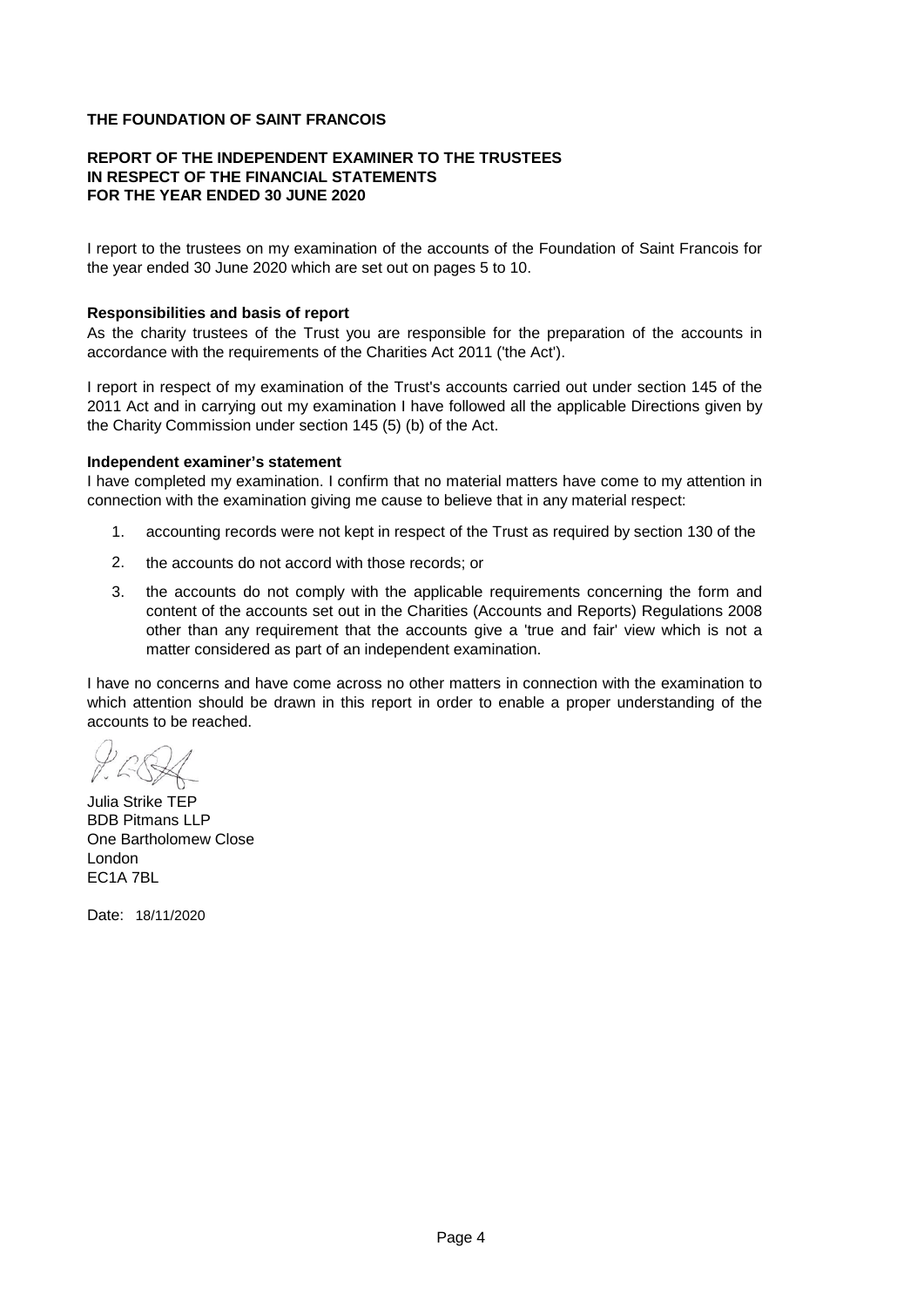# **STATEMENT OF FINANCIAL ACTIVITIES FOR THE YEAR ENDED 30 JUNE 2020**

| <b>Income and Endowments from:</b>                                                              | <b>Notes</b>   | <b>Unrestricted</b><br><b>Fund</b><br>£ | <b>Contingency</b><br><b>Fund</b><br>£ | <b>Total</b><br>2020<br>£ | Total<br>2019<br>£ |
|-------------------------------------------------------------------------------------------------|----------------|-----------------------------------------|----------------------------------------|---------------------------|--------------------|
| Donations                                                                                       | $\overline{2}$ |                                         | 82,517.02                              | 82,517.02                 | 204,878            |
| Investments<br><b>Dividends</b>                                                                 |                | 3,203.67                                |                                        | 3,203.67                  | 6,351              |
| <b>Total incoming resources</b>                                                                 |                | 3,203.67                                | 82,517.02                              | 85,720.68                 | 211,229            |
| <b>Expenditure on:</b>                                                                          |                |                                         |                                        |                           |                    |
| <b>Fundraising costs</b><br>Investment management fees                                          | 3              |                                         | 3,043.08                               | 3,043.08                  | 2,721              |
| <b>Charitable expenditure:</b>                                                                  |                |                                         |                                        |                           |                    |
| <b>Charitable Grants</b><br>Support costs                                                       | 4<br>5         | 6,707.48                                | 10,000.00                              | 10,000.00<br>6,707.48     | 69,396<br>5,580    |
| <b>Total resources expended</b>                                                                 |                | 6,707.48                                | 13,043.08                              | 19,750.56                 | 77,697             |
| <b>NET INCOME/EXPENDITURE</b>                                                                   |                | (3,503.81)                              | 69,473.94                              | 65,970.13                 | 133,532            |
| Other recognised gains/losses<br>Exchange rate gains (losses)<br>Gains/(losses) on investments: |                |                                         | 4,185.51                               | 4,185.51                  | 8,164              |
| -realised<br>-unrealised                                                                        | 6<br>6         |                                         | (579.15)<br>36,699.59                  | (579.15)<br>36,699.59     | (573)<br>23,860    |
| Net movement in funds                                                                           |                | (3,503.81)                              | 109,779.89                             | 106,276.08                | 164,983            |
| Transfer between funds                                                                          |                | 3,503.81                                | (3,503.81)                             |                           |                    |
|                                                                                                 |                |                                         | 106,276.08                             | 106,276.08                | 164,983            |
| Balances brought forward                                                                        |                |                                         | 492,047.64                             | 492,047.64                | 327,064            |
| <b>Balances carried forward</b><br>at 30 June 2020                                              |                | £                                       | £ 598,323.72                           | £ 598,323.72              | £ 492,047          |
|                                                                                                 |                |                                         |                                        |                           |                    |

The notes on pages 7 to 10 form part of the financial statements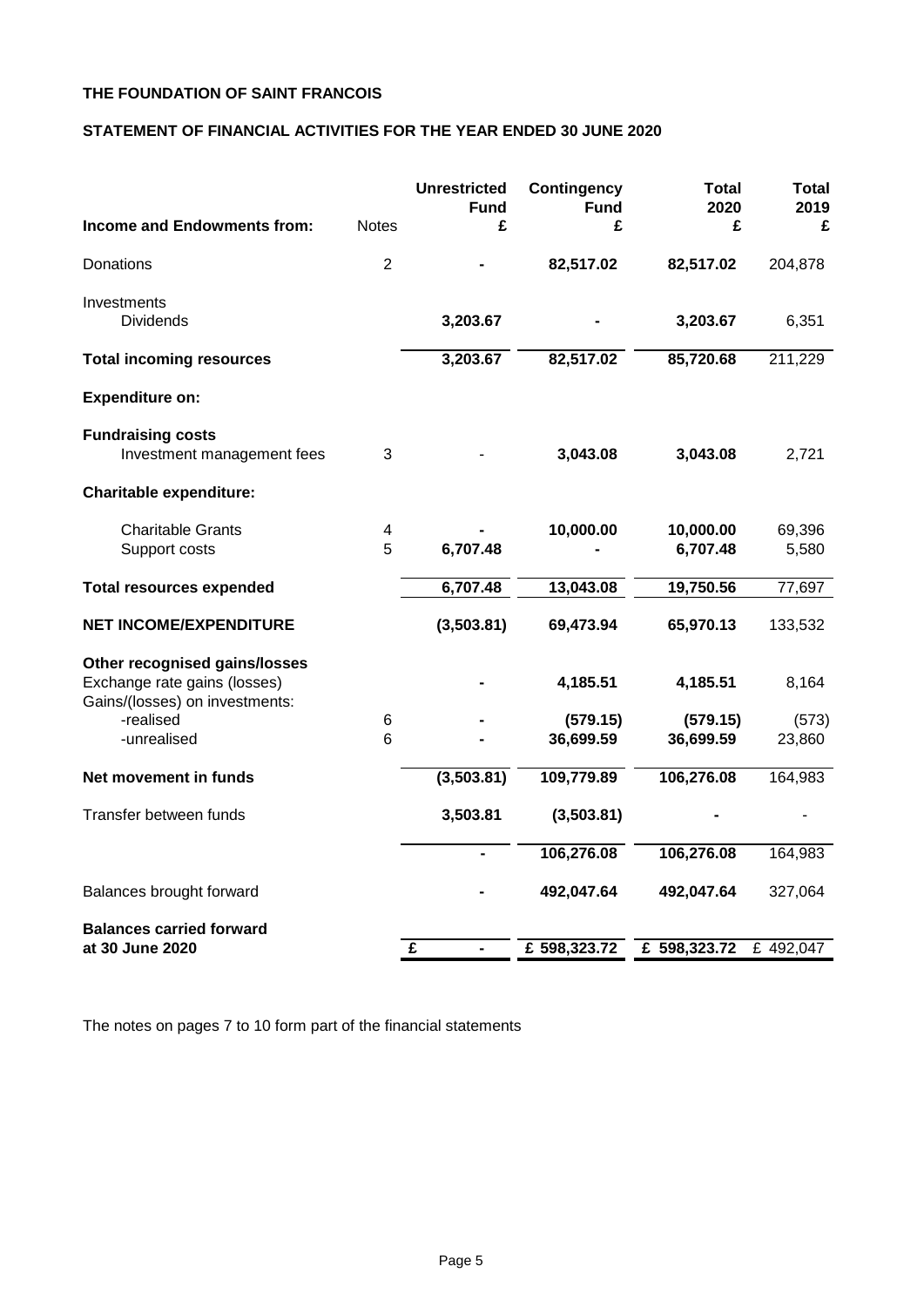# **BALANCE SHEET AS AT 30 JUNE 2020**

|                                                         | <b>Notes</b> | <b>Unrestricted</b><br><b>Fund</b><br>£ | <b>Contingency</b><br><b>Fund</b><br>£ | <b>Total</b><br><b>Funds</b><br>2020<br>£ | Total<br><b>Funds</b><br>2019<br>£ |
|---------------------------------------------------------|--------------|-----------------------------------------|----------------------------------------|-------------------------------------------|------------------------------------|
| <b>Fixed Assets</b><br>Investments                      | 6            |                                         | 416,604.00                             | 416,604.00                                | 381,650                            |
| <b>Current Assets</b><br>Cash at bank                   | 8            | 500.00                                  | 181,719.72                             | 182,219.72                                | 128,793                            |
|                                                         |              | 500.00                                  | 598,323.72                             | 598,823.72                                | 510,443                            |
| <b>Creditors</b><br>Amounts falling due within one year | 9            | 500.00                                  |                                        | 500.00                                    | 18,396                             |
| <b>Net Assets</b>                                       |              |                                         | 598,323.72                             | 598,323.72                                | £<br>492,047                       |
|                                                         |              |                                         |                                        |                                           |                                    |
| <b>Represented By:</b>                                  |              |                                         |                                        |                                           |                                    |
| 30 June 2020 balances as page 4                         |              | £                                       | £ 598,323.72                           | £ 598,323.72                              | £<br>492,047                       |

The notes on pages 7 to 10 form part of the financial statements

# **Approved and signed on behalf of the trustees by:**

Simon Wers

**Date:** ………………………………………… Date: 18/11/2020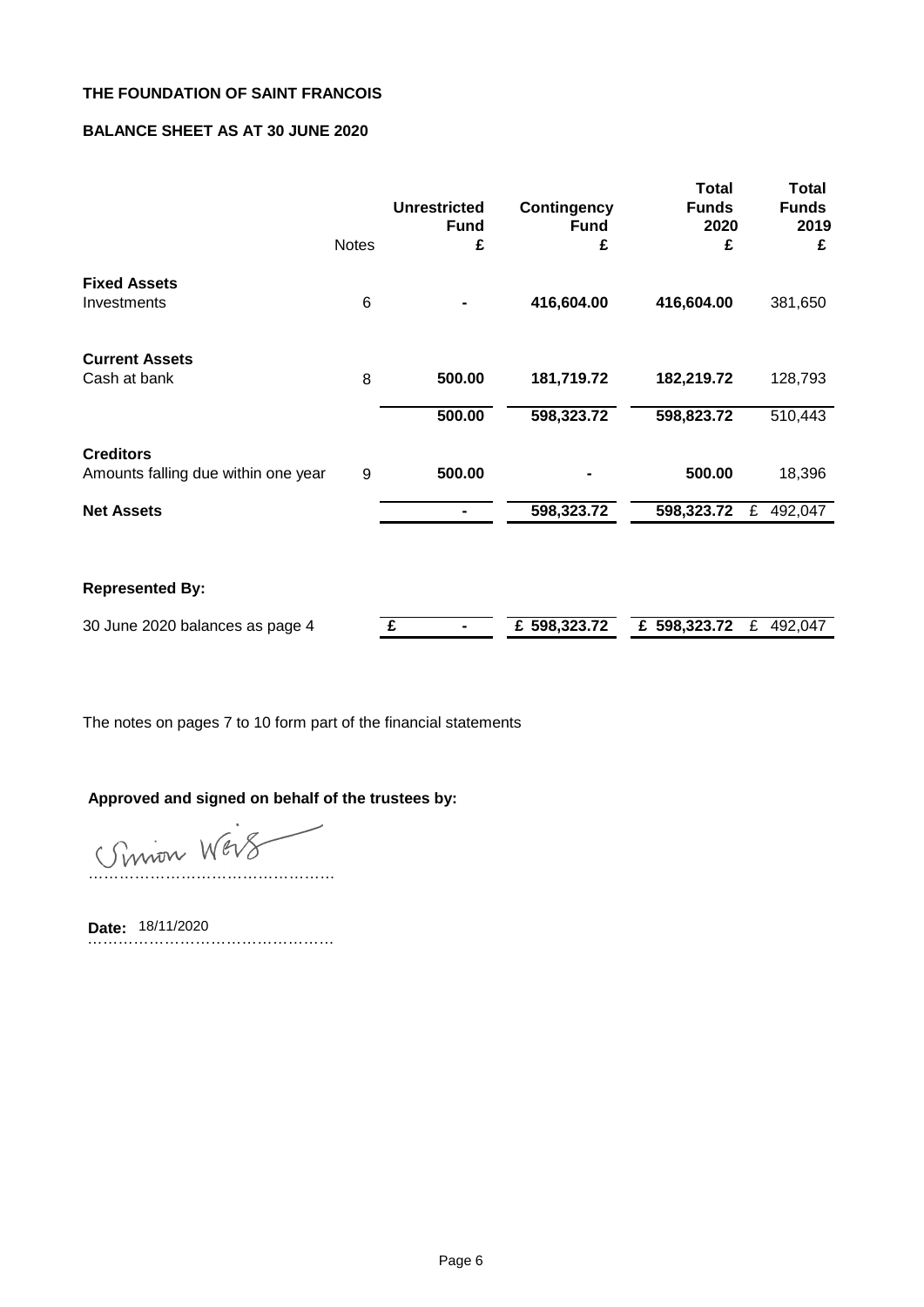# **NOTES TO THE FINANCIAL STATEMENTS FOR THE YEAR ENDED 30 JUNE 2020**

### **1 Accounting Policies**

### **Basis of accounting**

The financial statements have been prepared under the historical cost convention, with the exception that the investments are shown at market value at the balance sheet date in accordance with the Statement of Recommended Practice: Accounting and Reporting by Charities preparing their accounts in accordance with the Financial Reporting Standard applicable in the UK and Republic of Ireland (FRS 102), and the Charities Act 2011. The Charity constitutes a public benefit entity as defined by FRS 102.

The accounts have been prepared in accordance with the Financial Reporting Standard applicable in the United Kingdom and Republic of Ireland (FRS102) and with the Charities Act 2011.

### **Incoming Resources**

This is included in the Statement of Financial Activities when: The charity becomes entitled to the resources, the trustees are virtually certain they will receive the resources; and the monetary value can be measured with sufficient reliability.

### **Resources Expended**

Expenditure is accounted for on an accruals basis. All administration expenses are charitable support costs. Donations are recorded when the trustees have made the decision to pay them, unless the donations are subject to conditions being fulfilled.

### **Fund Accounting**

Unrestricted funds are those which are used for the general advancement of the Charity's objectives. The Contingency Fund is held for distribution by the Trustees under the terms of the ERGA dated 1 December 2016.

### **Foreign Currencies**

Transactions in Euros and US Dollars are shown in this account in sterling. They are converted using the average exchange rate applicable at during the accounting period. Assets and liabilities denominated in foreign currencies at the year end are translated into sterling at year end rates. If currencies are exchanged, the actual values, as converted, are used.

#### **Investments**

Investments represent UK and foreign quoted securities and are stated at market value.

### **Going Concern**

Having assessed the Charity's financial position and plans for the foreseeable future, the Trustees are satisfied that it remains appropriate to prepare the financial statements on a going concern basis. Where necessary estimates and judgements are based on historical experience and other factors. Before reaching this conclusion the Trustees discussed the implications of COVID-19 as shown in the Report of the Trustees.

| 2 Donations received             |   | <b>Unrestricted</b><br><b>Fund</b><br>£ |   | <b>Contingency</b><br><b>Fund</b><br>£ |   | <b>Total</b><br>2020<br>£ |   | Total<br>2019<br>£   |
|----------------------------------|---|-----------------------------------------|---|----------------------------------------|---|---------------------------|---|----------------------|
| St Benedict of Nursia Foundation | £ |                                         | £ | 82,517.02<br>82,517.02                 | £ | 82,517.02<br>82,517.02    |   | 204,878<br>£ 204,878 |
|                                  |   |                                         |   |                                        |   |                           |   |                      |
|                                  |   | <b>Unrestricted</b><br>Fund             |   | <b>Contingency</b><br><b>Fund</b>      |   | Total<br>2020             |   | Total<br>2019        |
| <b>3 Fundraising costs</b>       |   | £                                       |   | £                                      |   | £                         |   | £                    |
| Rathbones Investment Management  | £ | ۰                                       | £ | 3,043.08                               | £ | 3,043.08                  | £ | 2.721                |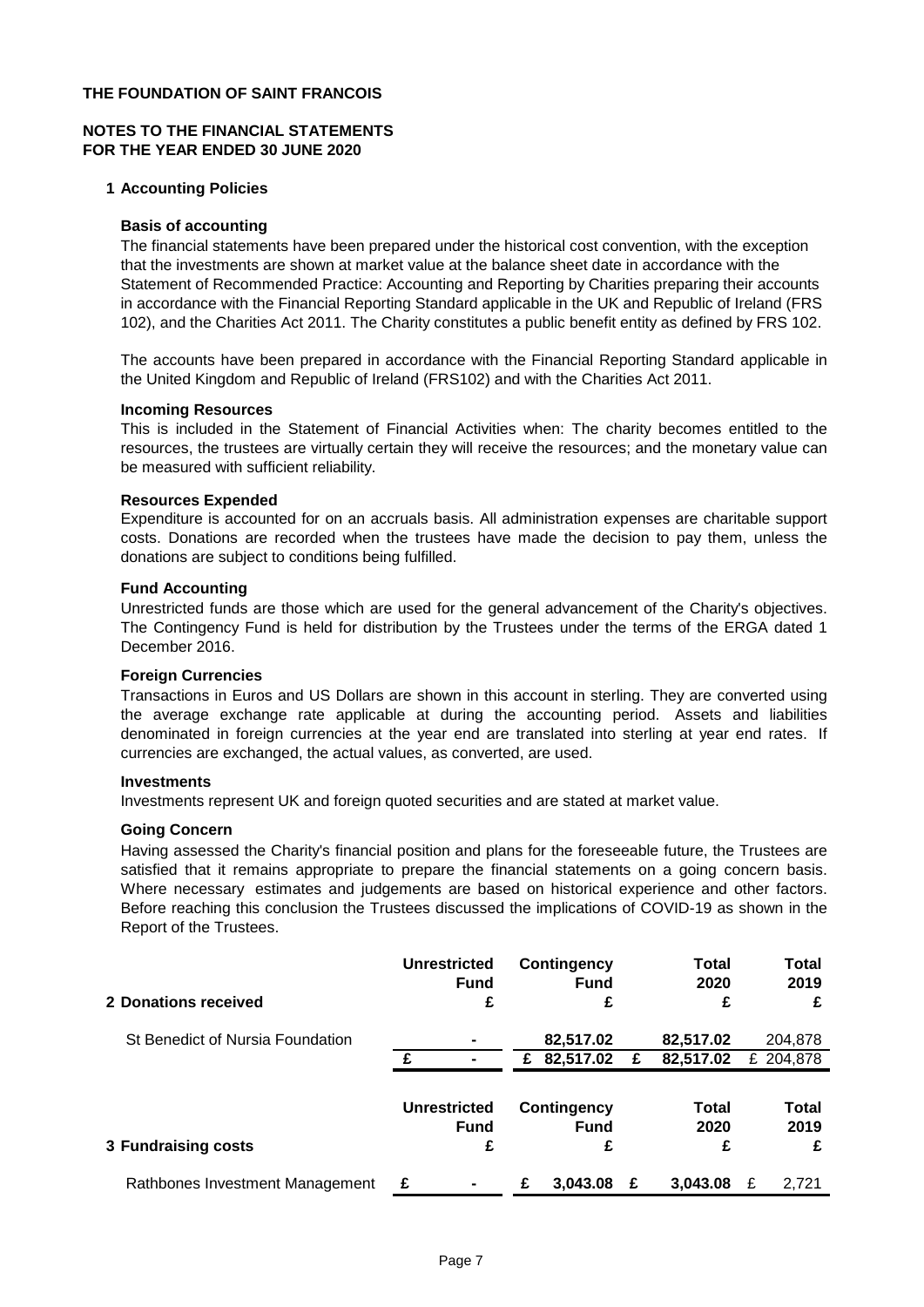# **NOTES TO THE FINANCIAL STATEMENTS FOR THE YEAR ENDED 30 JUNE 2020**

| 4 Charitable Expenditure                                        |                           | <b>Unrestricted</b> | <b>Fund</b>    | <b>Contingency</b><br><b>Fund</b>                                              | Total<br>2020 |                                            | <b>Total</b><br>2019 |                           |
|-----------------------------------------------------------------|---------------------------|---------------------|----------------|--------------------------------------------------------------------------------|---------------|--------------------------------------------|----------------------|---------------------------|
| <b>Grants Payable (All to institutions)</b>                     |                           | £                   |                | £                                                                              |               | £                                          |                      | £                         |
| <b>Caritas Anchor House</b><br>Internship at St Paul's Shadwell |                           |                     |                | 3,000.00                                                                       |               | 3,000.00                                   |                      | 8,000<br>8,500            |
| Lady of Walsingham                                              |                           |                     |                | 7,000.00                                                                       |               | 7,000.00                                   |                      | 25,000                    |
| Notre Dame de Paris                                             |                           |                     |                |                                                                                |               |                                            |                      | 17,896                    |
| <b>Quarr Abbey</b>                                              |                           |                     |                |                                                                                |               |                                            |                      | 10,000                    |
|                                                                 |                           | $\mathbf{f}$        | £<br>۰         | 10,000.00                                                                      | $\mathbf{f}$  | 10,000.00                                  | £                    | 69,396                    |
|                                                                 |                           |                     |                |                                                                                |               |                                            |                      |                           |
| <b>5 Support Costs</b>                                          |                           | <b>Unrestricted</b> |                | <b>Contingency</b>                                                             |               | <b>Total</b>                               |                      | <b>Total</b>              |
|                                                                 |                           |                     | <b>Fund</b>    | <b>Fund</b>                                                                    |               | 2020                                       |                      | 2019                      |
|                                                                 |                           |                     | £              | £                                                                              |               | £                                          |                      | £                         |
| <b>BDB Pitmans LLP administration fees</b>                      |                           | 6,022.00            |                |                                                                                |               | 6,022.00                                   |                      | 5,058                     |
| Independent examination fee                                     |                           |                     | 500.00         |                                                                                |               | 500.00                                     |                      | 500                       |
| Bank charges                                                    |                           |                     | 185.48         |                                                                                |               | 185.48                                     |                      | 22                        |
|                                                                 |                           | 6,707.48<br>£       | $\overline{f}$ | $\blacksquare$                                                                 | £             | 6,707.48                                   | $\overline{f}$       | 5,580                     |
| <b>6 Investments</b>                                            | <b>Balance</b><br>30 June | <b>Purchases</b>    |                | <b>Disposals</b>                                                               |               | <b>Realised &amp;</b><br><b>Unrealised</b> |                      | <b>Balance</b><br>30 June |
|                                                                 | 2019                      |                     | at cost        | at cost                                                                        |               | Gains                                      |                      | 2020                      |
|                                                                 | £                         |                     | £              | £                                                                              |               | £                                          |                      | £                         |
| <b>Contingency Fund</b>                                         | 381,650.00                | 80,357.12           |                | 81,523.56                                                                      |               | 36,120.44                                  |                      | 416,604                   |
|                                                                 | £ 381,650.00              | 80,357.12<br>£      | £              | 81,523.56                                                                      | £             | 36,120.44                                  |                      | £ 416,604                 |
| (All UK and foreign Quoted Securities)                          |                           |                     |                | Historic cost at 30 June 2020<br>Realised losses 2020<br>Unrealised gains 2020 |               | £(579)<br>£36,700                          |                      | £ 331,733                 |

Following the disruptions caused by the Covid 19 pandemic, which has resulted in economic uncertainty; the value of investments held by the trust did reduce during the year to a low at the end of March 2020. The value of the investments have recovered somewhat by the year end. The Charity is invested for the long term and are well placed as long term investors to manage the short term fluctuations which have happened as a result of the Covid crisis. There are no plans for major changes to the portfolio to take advantage of any losses made at this time.

### **7 Trustees' Remuneration and Expenses**

No remuneration was paid during the year (2019: Nil). No expenses were paid to the Trustees during the year (2019: Nil).

# **8 Transactions with Related Parties**

During the year £6,022 (2019: £5,058) was paid to BDB Pitmans LLP for administration fees, of which Simon Weil (Trustee) is a partner of the firm.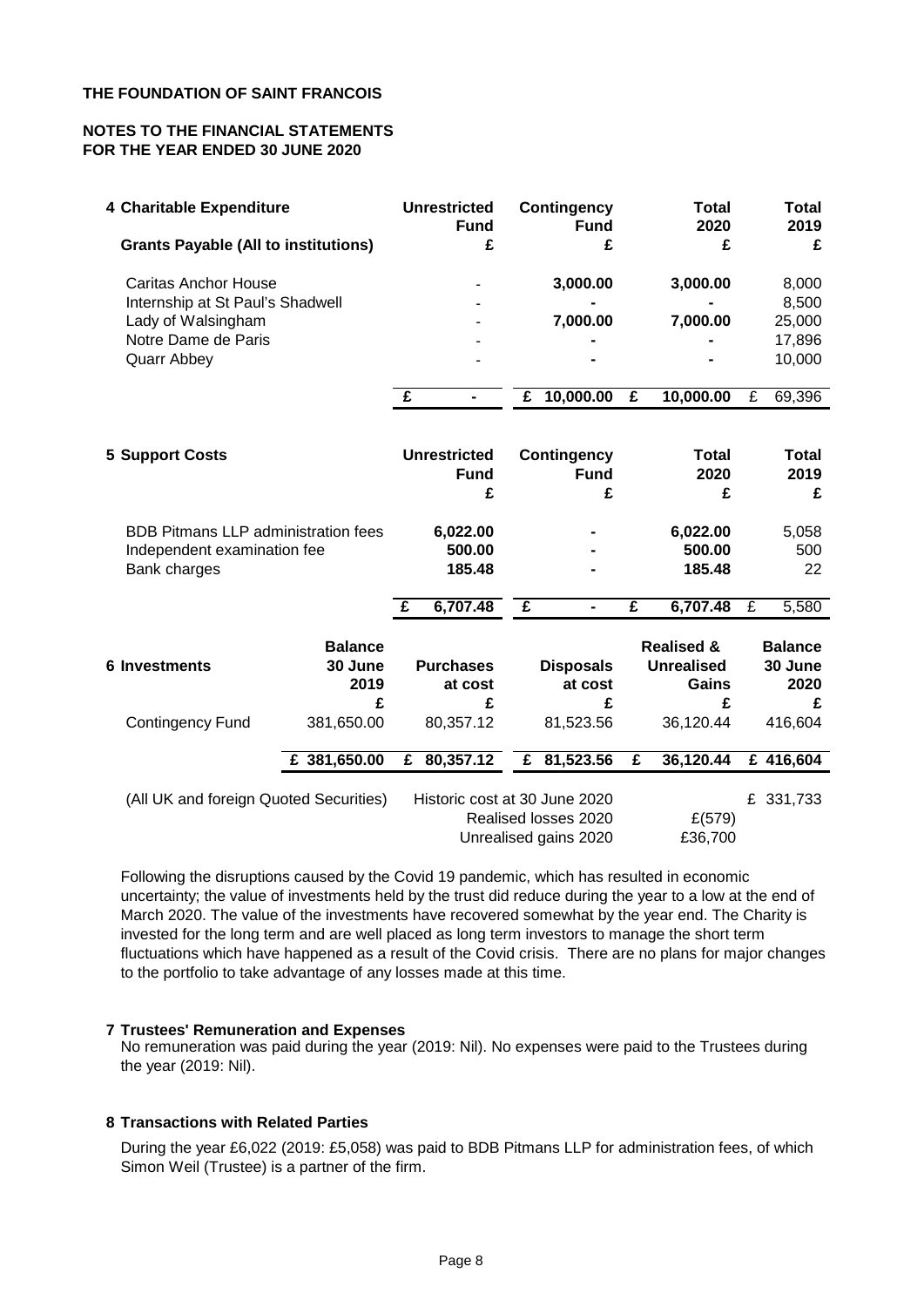## **NOTES TO THE FINANCIAL STATEMENTS FOR THE YEAR ENDED 30 JUNE 2020**

|                                                             |              | <b>Unrestricted</b><br><b>Fund</b> | <b>Contingency</b><br><b>Fund</b> |              | <b>Total</b><br>2020    | <b>Total</b><br>2019 |
|-------------------------------------------------------------|--------------|------------------------------------|-----------------------------------|--------------|-------------------------|----------------------|
| 8 Cash at Bank                                              |              | £                                  | £                                 |              | £                       | £                    |
| Metro bank $(E)$                                            |              | 388.00                             |                                   |              | 388.00                  | 5,000                |
| Metro bank (EURO)                                           |              | 112                                | 1,521.40                          |              | 1,633.40                | 19,412               |
| Rathbones Invest Mgmt (£)                                   |              |                                    | 10.84<br>131,496.96               |              | 10.84                   | 11<br>104,367        |
| Rathbones Invest Mgmt (USD)<br>Rathbones Invest Mgmt (EURO) |              |                                    | 48,649.70                         |              | 131,496.96<br>48,649.70 | (22)                 |
| Rathbones Invest Mgmt (AUSD)                                |              |                                    | 40.82                             |              | 40.82                   | 26                   |
|                                                             | $\mathbf{f}$ | 500.00                             | £ 181,719.72                      | £            | 182,219.72              | £ 128,794            |
| <b>Currency equivalents</b>                                 |              |                                    |                                   |              |                         |                      |
| Metro bank (EURO)                                           | €            |                                    | 1,800                             |              | 1,800                   | 22,000               |
| Rathbones Invest Mgmt (USD)                                 | \$           |                                    | 162,517                           |              | 162,517                 | 132,590              |
| Rathbones Invest Mgmt (EURO)                                | $\in$        |                                    | 53,612                            |              | 53,612                  | (25)                 |
| Rathbones Invest Mgmt (AUSD)                                | AU\$         |                                    | 73                                |              | 73                      | 47                   |
|                                                             |              | <b>Unrestricted</b>                |                                   |              |                         |                      |
|                                                             |              | <b>Fund</b>                        | <b>Contingency</b><br><b>Fund</b> |              | <b>Total</b><br>2020    | <b>Total</b><br>2019 |
| 9 Creditors                                                 |              | £                                  | £                                 |              | £                       | £                    |
|                                                             |              |                                    |                                   |              |                         |                      |
| Grants payable                                              |              |                                    |                                   |              |                         | 17,896               |
| Independent examination fee                                 |              | 500.00                             |                                   |              | 500.00                  | 500                  |
|                                                             |              |                                    |                                   |              |                         |                      |
|                                                             | $\mathbf{f}$ | 500.00                             | £<br>$\blacksquare$               | £            | 500.00                  | £<br>18,396          |
|                                                             |              |                                    |                                   |              |                         |                      |
|                                                             |              | <b>Unrestricted</b>                | <b>Contingency</b><br><b>Fund</b> |              | <b>Total</b>            | <b>Total</b>         |
|                                                             |              | <b>Fund</b>                        |                                   |              | 2020                    | 2019                 |
|                                                             |              | £                                  | £                                 |              | £                       | £                    |
| 10 Analysis of Net Assets Between Funds                     |              |                                    |                                   |              |                         |                      |
| Investments                                                 |              |                                    | 416,604.00                        |              | 416,604.00              | 381,650              |
| <b>Current Assets</b>                                       |              | 500.00                             | 181,719.72                        |              | 182,219.72              | 128,793              |
| Creditors                                                   |              | (500.00)                           |                                   |              | (500.00)                | (18, 396)            |
|                                                             |              |                                    |                                   |              |                         |                      |
| <b>Total Net Assets</b>                                     | $\mathbf{f}$ |                                    | £ 598,323.72 £ 598,323.72         |              |                         | £ 492,047            |
|                                                             |              |                                    |                                   |              |                         |                      |
|                                                             |              | <b>Unrestricted</b>                | <b>Contingency</b>                |              | <b>Total</b>            | <b>Total</b>         |
| For the year ended 30 June 2019                             |              | <b>Fund</b>                        | <b>Fund</b>                       |              | 2019                    | 2018                 |
|                                                             |              | £                                  | £                                 |              | £                       | £                    |
| Investments                                                 |              |                                    | 381,650.00                        |              | 381,650.00              | 92,128               |
| <b>Current Assets</b>                                       |              | 500.00                             | 128,293.44                        |              | 128,793.44              | 234,936              |
| Creditors                                                   |              | (500.00)                           | (17, 895.80)                      |              | (18, 395.80)            |                      |
| <b>Total Net Assets</b>                                     | £            | $\blacksquare$                     | £492,047.64                       | $\mathbf{f}$ | 492,047.64              | £ 327,064            |
|                                                             |              |                                    |                                   |              |                         |                      |